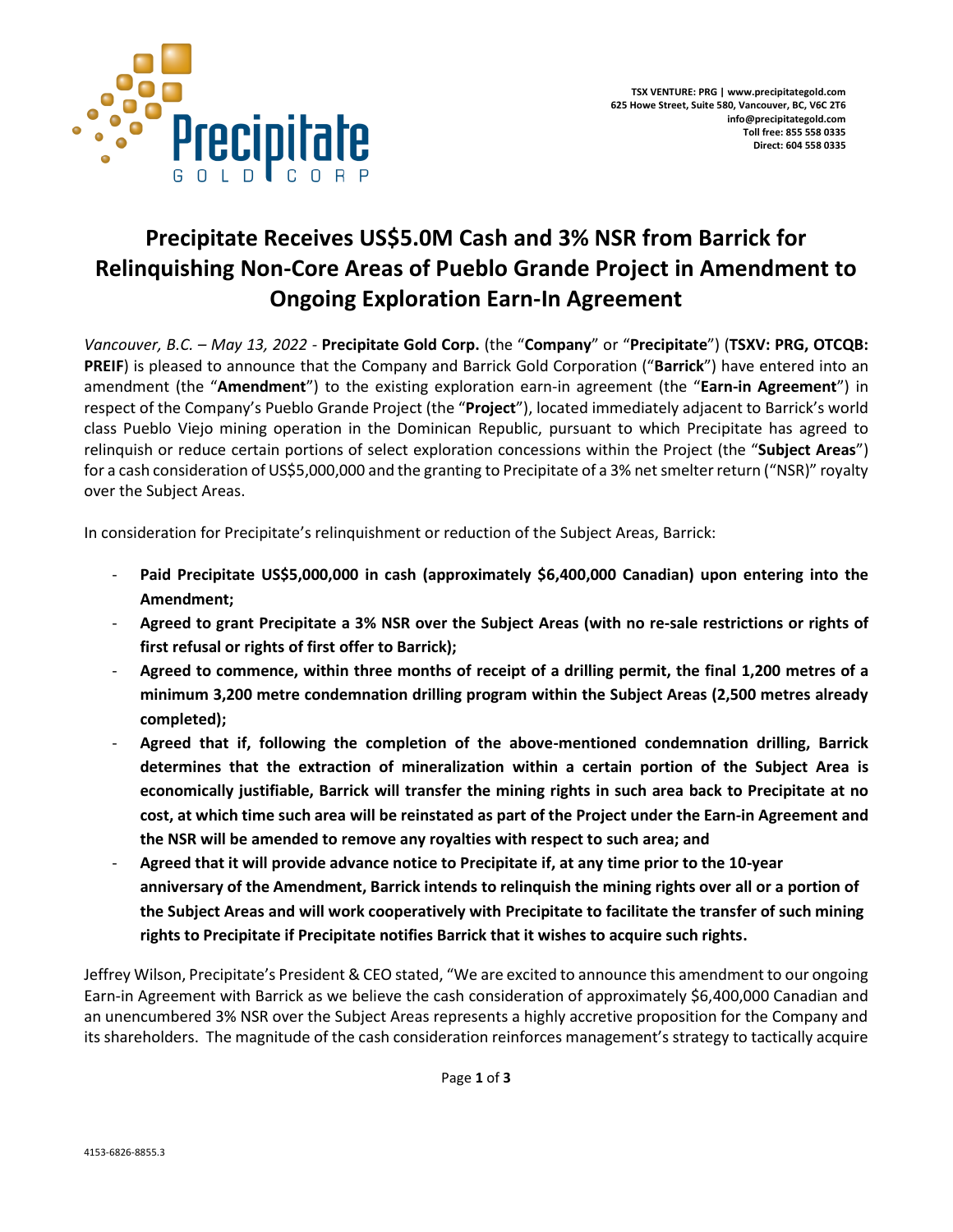undervalued or underappreciated mining prospects with the potential to yield a significant return on investment. This injection of capital from Barrick, when combined with the Company's existing treasury, positions Precipitate to finance it's near and long term growth initiatives with reduced risk of share dilution. Importantly, in management's assessment, the Subject Areas exhibit limited exploration potential with a low probability of hosting mineable mineralization. Barrick's requirement to conduct and complete condemnation drilling within the Subject Areas supports this assessment and the terms of the Amendment provide protection for Precipitate in the event extractable mineralization is encountered during the condemnation program. Barrick's continued involvement in the revised Pueblo Grande Project along with the exploration potential of the balance of the Company's property portfolio positions Precipitate for future project advancement and value creation."

The cash consideration paid to Precipitate as part of the Amendment does not impact or reduce the exploration expenditure requirements under the Earn-in Agreement. As previously reported ([see the Company's news release](https://precipitategold.com/news/2020/precipitate-and-barrick-gold-usdollar100m-earn-in-agreement-on-precipitates-pueblo-grande-project)  [dated April 14, 2020\)](https://precipitategold.com/news/2020/precipitate-and-barrick-gold-usdollar100m-earn-in-agreement-on-precipitates-pueblo-grande-project), under the Earn-in Agreement Barrick must incur certain amounts of exploration expenditures and achieve certain milestones by certain dates, including incurring a minimum of US\$10.0M in qualifying work expenditures and delivering a pre-feasibility study before the sixth anniversary of the agreement (April 13, 2026) in order for Barrick to earn a 70% interest in the Project.

Specific Subject Area locations will be disclosed upon completion of the granting of the NSR, however, the Subject Areas are situated immediately to the northwest and southeast of Barrick's Pueblo Viejo Project, in regions of the Pueblo Grande Project that management considers low priority exploration zones with either: a) substantial prior drill testing that returned limited, or no significant mineralization (a total of 119 holes have been drilled in the Subject Areas), or b) are situated over geological terrain not expected to host sizable economically feasible mineralization. The Project has been reduced from 9,819 hectares to 7,097 hectares.

Barrick has advised Precipitate that its Dominican Republic exploration team will continue systematic exploration of various prospective areas within the Project with a focus on those regions underlain by favourable "Los Ranchos formation" geology that exhibit promising combinations of surface alteration and geochemically anomalous surface samples. Three general regions of the Project are slated for ongoing evaluation, (i) northeast of the active neighbouring Pueblo Viejo mine area, (ii) the eastern portion of the Project and (iii) the western portion of the Lithocap zone. All three of these areas exhibit prospective geological and geochemical attributes but have been subject to limited systematic exploration and/or drill testing.

This news release has been reviewed by Michael Moore, Vice President, Exploration of Precipitate Gold Corporation, the Qualified Person for the technical information in this news release under NI 43-101 standards.

#### **About Precipitate Gold:**

Precipitate Gold Corp. is a mineral exploration company focused on exploring and advancing its mineral property interests in Newfoundland Canada and the Dominican Republic. The Company has entered into an Earn-in Agreement with Barrick Gold Corporation, whereby Barrick can earn a 70% interest in the Company's Pueblo Grande Project by incurring US\$10M within six years and producing a qualifying Pre-feasibility Study. Precipitate is also actively evaluating additional high-impact property acquisitions with the potential to expand the Company's portfolio and increase shareholder value, in other favourable jurisdictions.

Additional information can be viewed at the Company's website [www.precipitategold.com.](http://www.precipitategold.com/)

#### **On Behalf of the Board of Directors of Precipitate Gold Corp.,**

Page **2** of **3**